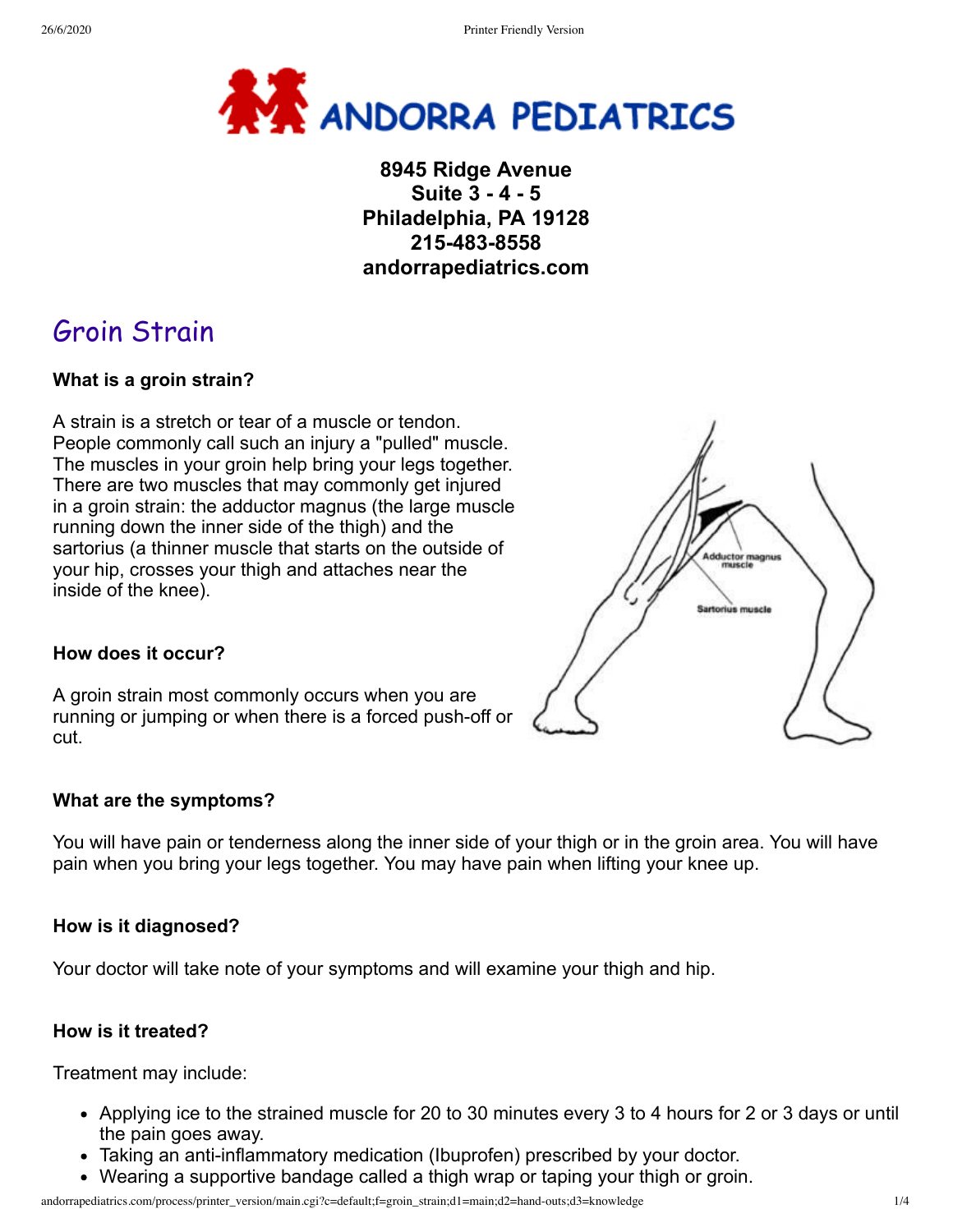Doing the rehabilitation exercises you are given.

While you are recovering from your injury, you will need to change your sport or activity to one that does not make your condition worse. For example, you may need to swim instead of run.

#### **When can I return to my sport or activity?**

The goal of rehabilitation is to return you to your sport or activity as soon as is safely possible. If you return too soon you may worsen your injury, which could lead to permanent damage. Everyone recovers from injury at a different rate. Return to your sport or activity will be determined by how soon your groin area recovers, not by how many days or weeks it has been since your injury occurred. In general, the longer you have symptoms before you start treatment, the longer it will take to get better.

You may safely return to your sport or activity when, starting from the top of the list and progressing to the end, each of the following is true:

- 1. You have full range of motion in the injured leg compared to the uninjured leg.
- 2. You have full strength of the injured leg compared to the uninjured leg.
- 3. You can jog straight ahead without pain or limping.
- 4. You can sprint straight ahead without pain or limping.
- 5. You can do 45-degree cuts, first at half-speed, then at full-speed.
- 6. You can do 20-yard figures-of-eight, first at half-speed, then at full-speed.
- 7. You can do 90-degree cuts, first at half-speed, then at full-speed.
- 8. You can do 10-yard figures-of-eight, first at half-speed, then at full-speed.
- 9. You can jump on both legs without pain and you can jump on the injured leg without pain.

#### **How can I prevent a groin strain?**

Warming up properly and doing groin muscle stretching exercises prior to your activities will help to prevent a groin strain. This is especially important in activities such as sprinting or jumping.

*Written by Pierre Rouzier, M.D., for Clinical Reference Systems.*

#### **Groin Strain Rehabilitation Exercises**

Begin stretching your groin muscles as soon as you can tolerate a stretch to that area.

**Hip adductor stretch:** Lie on your back, bend your knees, and put your feet flat on the floor. Gently spread your knees apart, stretching the muscles on the inside of your thigh. Hold this for 20 seconds. Repeat 3 times.

You may do exercises "Hamstring stretch" and "Sidelying leg raises" when the pain in the groin muscles decreases.

**Hamstring stretch:** Lie on your back with your buttocks close to a doorway and extend your legs straight out in front of you along the floor. Raise the injured leg up and

**Hip adductor stretch** 



**Hamstring stretch**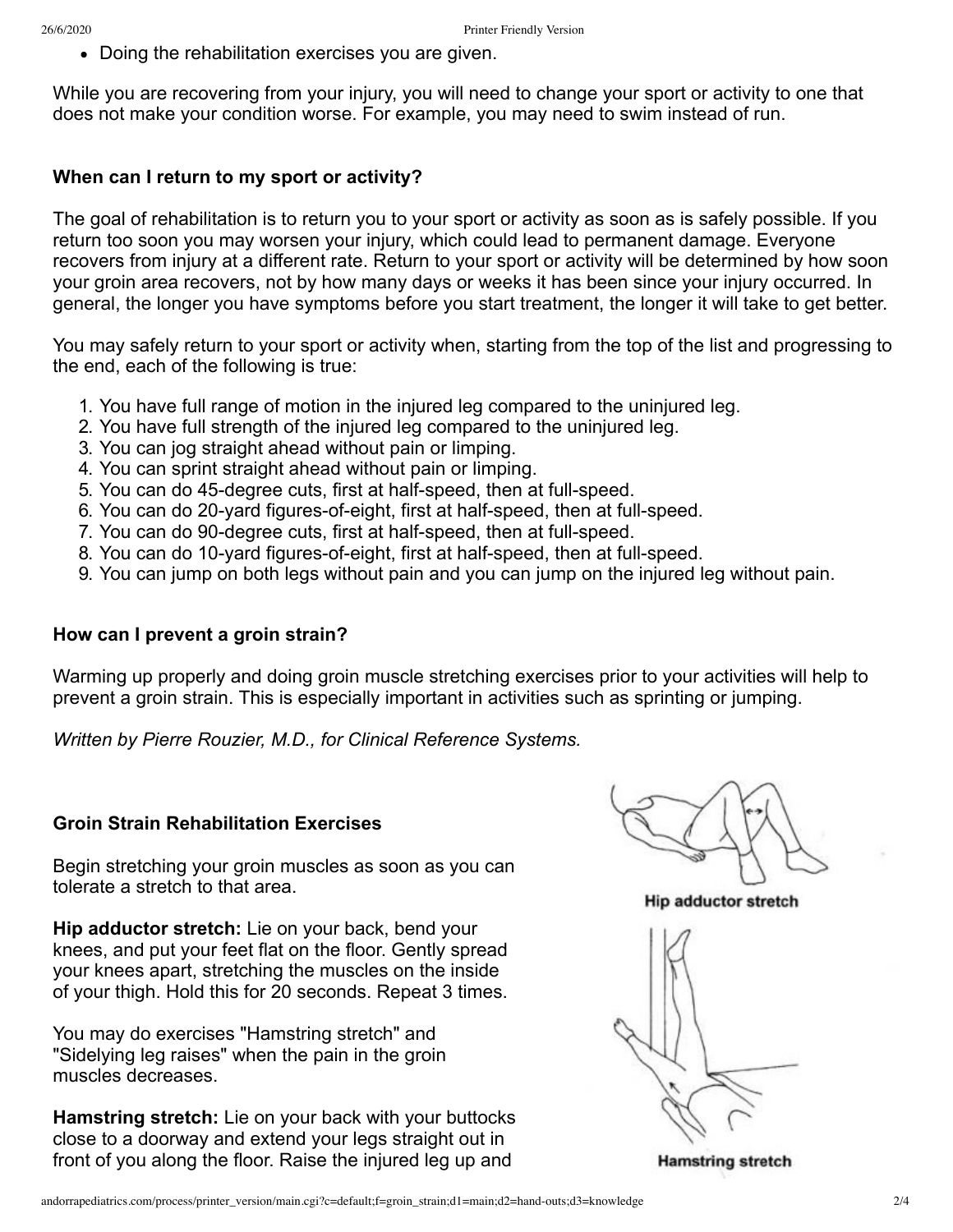rest it against the wall next to the door frame. Hold this position for 30 to 60 seconds. You will feel a stretch in the back of your thigh. Repeat 3 times.

### **Sidelying leg raises:**

Injured side down: Lie on your injured side. Bend your uninjured leg over your injured leg so that the foot of your uninjured leg is flat on the floor in front of the knee of your injured leg. Tighten the muscles on the front of the thigh of the injured leg and lift that leg 8 to 10 inches off the floor, keeping your knee straight. Slowly lower your leg to the floor. Repeat 10 times. Do 3 sets of 10.

Injured side up: Lying on your uninjured side, tighten the front thigh muscles on your injured leg and lift that leg 8 to 10 inches away from the other leg. Keep the leg straight. Repeat 10 times. Do 3 sets of 10.



**Sidelying leg raises** 

When the sidelying leg raises become easy, it is time to start strengthening your thigh muscles and groin muscles using the Thera-Band exercises.

**Resisted hip strengthening exercises:** Tie a loop in one end of the Thera-Band and slip the loop around the ankle of your injured leg. Make a knot in the other end of the tubing and close the knot in a door.

Hip flexion: Stand facing away from the door. Tighten the muscles at the top of your thigh and bring your leg forward away from the door, keeping your knee straight. Return to the starting position. Repeat 10 times. Do 3 sets of 10.

Hip extension: Face the door. Tighten your thigh muscles and pull your leg straight backward. Return to the starting position. Repeat 10 times. Do 3 sets of 10.

Hip abduction: Stand sideways to the door, with your injured leg away from the door. Tighten your thigh muscles and extend your leg out to the side. Return to the starting position. Repeat 10 times. Do 3 sets of 10.

Hip adduction: Stand sideways to the door, with your uninjured leg away from the door. Bring your injured leg across your body sideways, crossing over your uninjured leg and stretching the Thera-Band. Return to the starting position. Repeat 10 times. Do 3 sets of 10.



Resisted hip strengthening exercises

*Written by Tammy White, M.S., P.T., for Clinical Reference Systems.*

This information should not be used as substitute for the medical care and advice of your child's physician. Health related